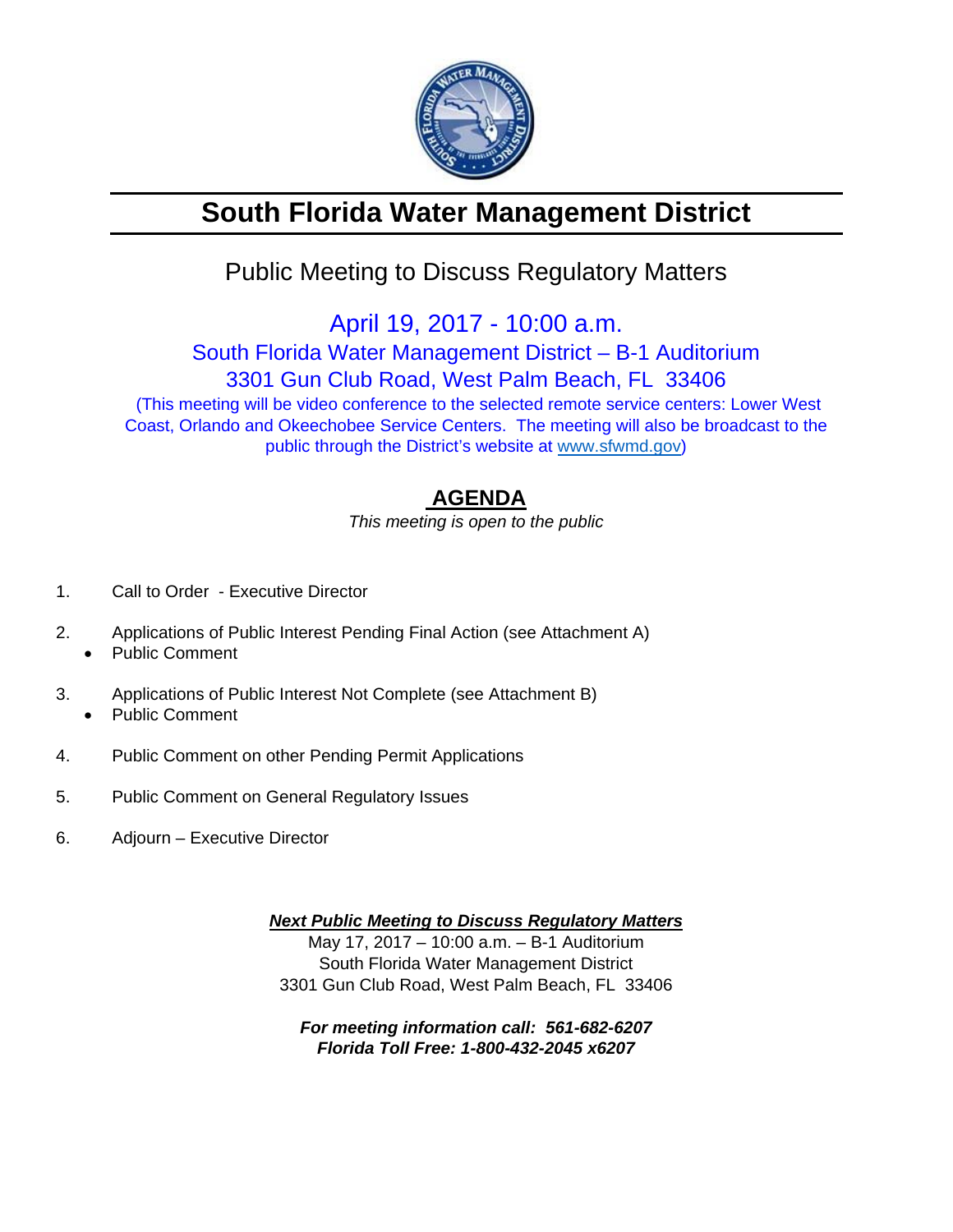**ATTACHMENT A**

#### **Applications of Public Interest PENDING FINAL ACTION Public Meeting to Discuss Regulatory Matters South Florida Water Management District**

Report run on: April 12, 2017

|     | <b>County</b>  | <b>App No /<br/>Permit No</b> | <b>Project Name</b>                                                | <b>Permittee</b>                                                            | Default date | <b>Waiver Exp</b><br>date |
|-----|----------------|-------------------------------|--------------------------------------------------------------------|-----------------------------------------------------------------------------|--------------|---------------------------|
| A-1 | <b>COLLIER</b> | 150604-14<br>11-03702-P       | PELICAN MARSH EAST                                                 | W CI COMMUNITIES LLC                                                        | 03-JAN-2017  |                           |
| A-2 | PALM BEACH     | 150410-5<br>50-05422-P        | ACREAGE RELIEVER ROAD / S R 7 EXTENSION                            | <b>PALM BEACH COUNTY</b><br>FLORIDA DEPARTMENT OF TRANSPORTATION            | 27-MAR-2016  |                           |
| A-3 | PALM BEACH     | 150922-3<br>13-05321-P        | ALL ABOARD FLORIDA NORTH-SOUTH RAIL<br><b>CORRIDOR SEGMENT D09</b> | ALL ABOARD FLORIDA OPERATIONS, L.L.C.<br>FLORIDA EAST COAST RAILWAY, L.L.C. | 21-AUG-2016  |                           |